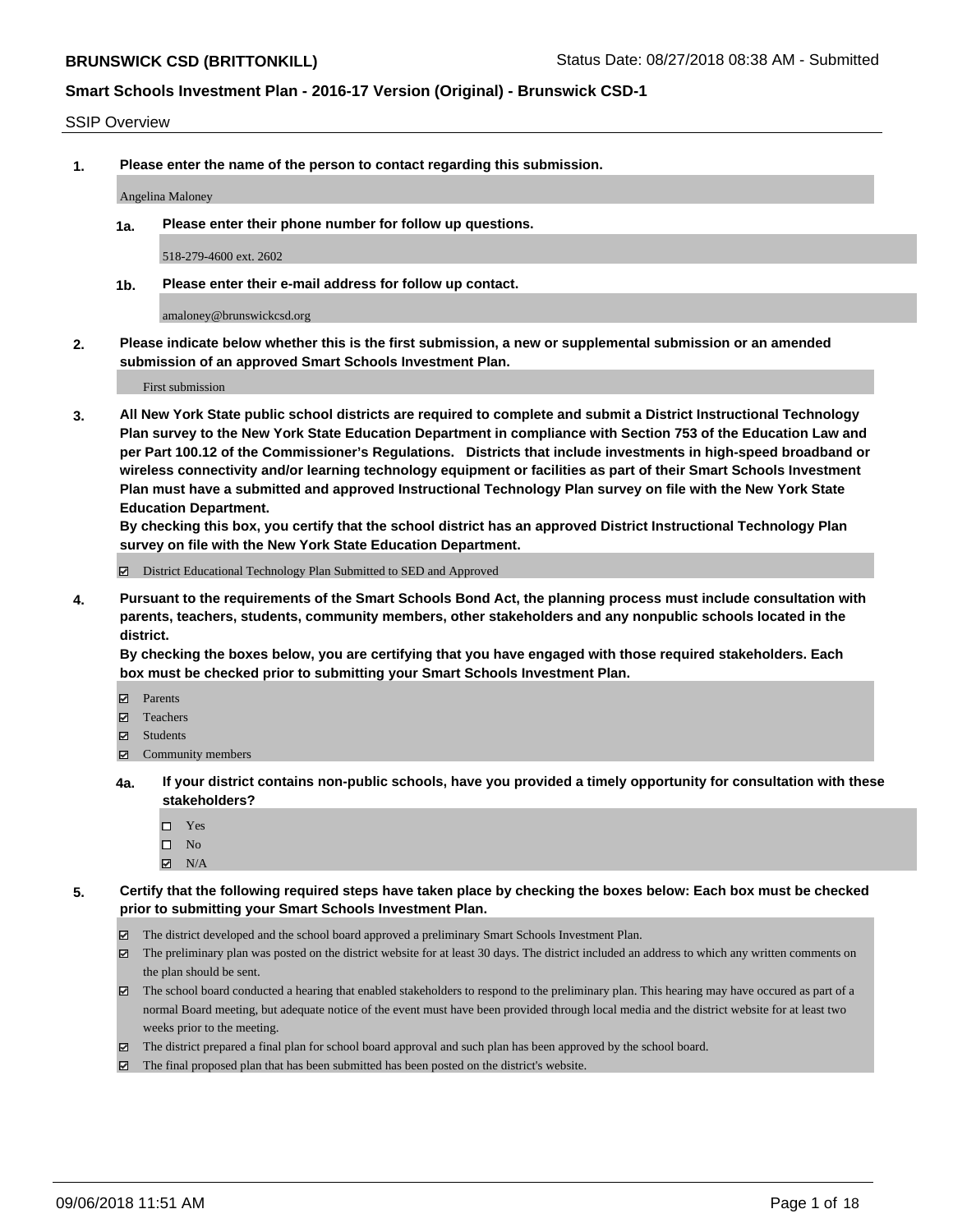SSIP Overview

**5a. Please upload the proposed Smart Schools Investment Plan (SSIP) that was posted on the district's website, along with any supporting materials. Note that this should be different than your recently submitted Educational Technology Survey. The Final SSIP, as approved by the School Board, should also be posted on the website and remain there during the course of the projects contained therein.**

Brunswick Smart Schools DRAFT 08 03 16.pdf

**5b. Enter the webpage address where the final Smart Schools Investment Plan is posted. The Plan should remain posted for the life of the included projects.**

http://www.brunswickcsd.org/news/district/boe-approves-smart-schools-investment-plan/

**6. Please enter an estimate of the total number of students and staff that will benefit from this Smart Schools Investment Plan based on the cumulative projects submitted to date.**

1,400

**7. An LEA/School District may partner with one or more other LEA/School Districts to form a consortium to pool Smart Schools Bond Act funds for a project that meets all other Smart School Bond Act requirements. Each school district participating in the consortium will need to file an approved Smart Schools Investment Plan for the project and submit a signed Memorandum of Understanding that sets forth the details of the consortium including the roles of each respective district.**

 $\Box$  The district plans to participate in a consortium to partner with other school district(s) to implement a Smart Schools project.

#### **8. Please enter the name and 6-digit SED Code for each LEA/School District participating in the Consortium.**

| <b>Partner LEA/District</b> | <b>ISED BEDS Code</b> |
|-----------------------------|-----------------------|
| (No Response)               | (No Response)         |

#### **9. Please upload a signed Memorandum of Understanding with all of the participating Consortium partners.**

(No Response)

**10. Your district's Smart Schools Bond Act Allocation is:**

\$779,262

**11. Enter the budget sub-allocations by category that you are submitting for approval at this time. If you are not budgeting SSBA funds for a category, please enter 0 (zero.) If the value entered is \$0, you will not be required to complete that survey question.**

|                                       | Sub-<br>Allocations |
|---------------------------------------|---------------------|
| <b>School Connectivity</b>            | 256,381             |
| Connectivity Projects for Communities | $\mathbf 0$         |
| <b>Classroom Technology</b>           | 313,931             |
| Pre-Kindergarten Classrooms           | $\overline{0}$      |
| Replace Transportable Classrooms      | $\Omega$            |
| High-Tech Security Features           | 208,950             |
| <b>Totals:</b>                        | 779,262             |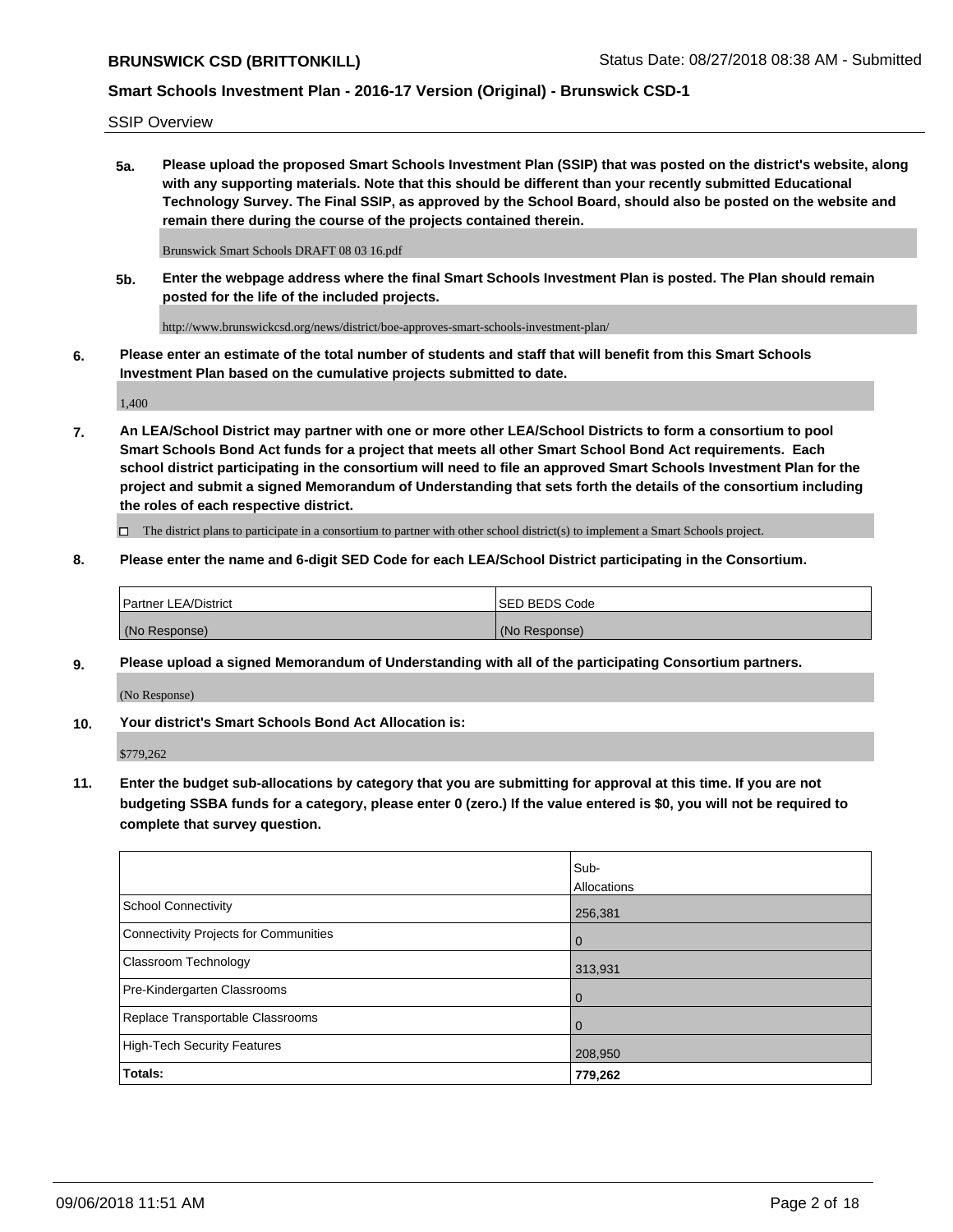School Connectivity

- **1. In order for students and faculty to receive the maximum benefit from the technology made available under the Smart Schools Bond Act, their school buildings must possess sufficient connectivity infrastructure to ensure that devices can be used during the school day. Smart Schools Investment Plans must demonstrate that:**
	- **• sufficient infrastructure that meets the Federal Communications Commission's 100 Mbps per 1,000 students standard currently exists in the buildings where new devices will be deployed, or**
	- **• is a planned use of a portion of Smart Schools Bond Act funds, or**
	- **• is under development through another funding source.**

**Smart Schools Bond Act funds used for technology infrastructure or classroom technology investments must increase the number of school buildings that meet or exceed the minimum speed standard of 100 Mbps per 1,000 students and staff within 12 months. This standard may be met on either a contracted 24/7 firm service or a "burstable" capability. If the standard is met under the burstable criteria, it must be:**

**1. Specifically codified in a service contract with a provider, and**

**2. Guaranteed to be available to all students and devices as needed, particularly during periods of high demand, such as computer-based testing (CBT) periods.**

**Please describe how your district already meets or is planning to meet this standard within 12 months of plan submission.**

The current speed already meets the standard.

**1a. If a district believes that it will be impossible to meet this standard within 12 months, it may apply for a waiver of this requirement, as described on the Smart Schools website. The waiver must be filed and approved by SED prior to submitting this survey.**

 $\Box$  By checking this box, you are certifying that the school district has an approved waiver of this requirement on file with the New York State Education Department.

#### **2. Connectivity Speed Calculator (Required)**

|                         | Number of<br><b>Students</b> | Multiply by<br>100 Kbps | Divide by 1000 Current Speed<br>to Convert to<br>Required<br>Speed in Mb | l in Mb | Expected<br>Speed to be<br>Attained Within Required<br>12 Months | <b>Expected Date</b><br>When<br>Speed Will be<br>Met |
|-------------------------|------------------------------|-------------------------|--------------------------------------------------------------------------|---------|------------------------------------------------------------------|------------------------------------------------------|
| <b>Calculated Speed</b> | 1.200                        | 120,000                 | 120                                                                      | 1000    | 10000                                                            | Currently met                                        |

### **3. Describe how you intend to use Smart Schools Bond Act funds for high-speed broadband and/or wireless connectivity projects in school buildings.**

The district will replace its existing 1Gb switch infrastructure, which is at the end of its useful life, with 10Gb power-over-Ethernet (POE) between closets district-wide. The district will also install new Single Mode fiber backbone.

**4. Describe the linkage between the district's District Instructional Technology Plan and the proposed projects. (There should be a link between your response to this question and your response to Question 1 in Part E. Curriculum and Instruction "What are the district's plans to use digital connectivity and technology to improve teaching and learning?)**

The district's technology plan outlines their support of ISTE's National Educational Technology Competencies for Students standards which define what students should know and be able to do with technology to enhance learning.This includes students using digital media and environments to communicate and and work collaboratively including at a distance. To support this, the district intends to purchase more portable devices such as tablets and laptops (Chromebooks).

The funds spent in the School Connectivity category will assist our district in meeting the above goals by allowing for increased bandwidth (1Gb to 10Gb) that will support the additional instructional devices in order for our students to work in the manner that will improve educational outcomes for students.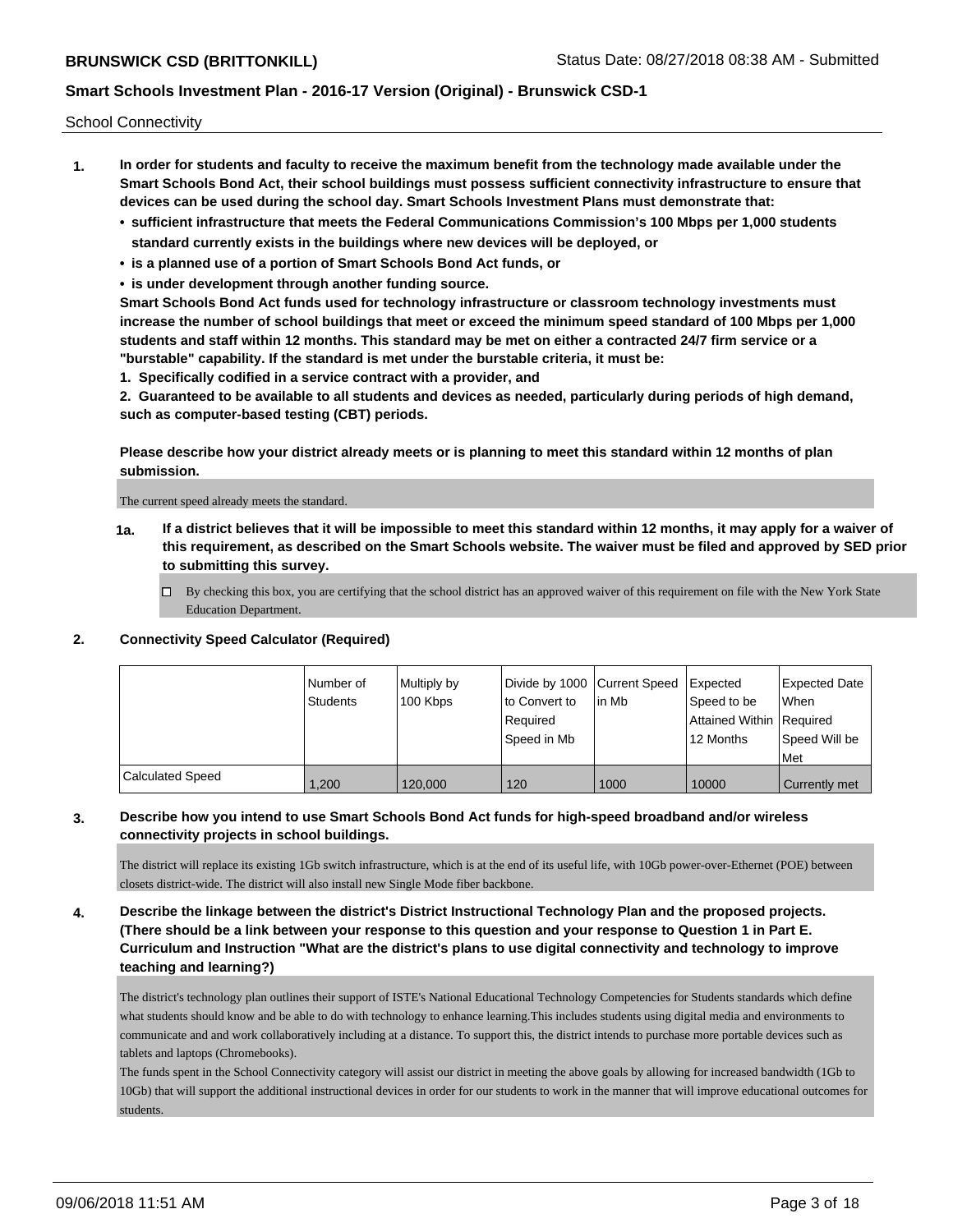School Connectivity

**5. If the district wishes to have students and staff access the Internet from wireless devices within the school building, or in close proximity to it, it must first ensure that it has a robust Wi-Fi network in place that has sufficient bandwidth to meet user demand.**

**Please describe how you have quantified this demand and how you plan to meet this demand.**

The large increase in portable devices mentioned above necessitate a substantial increase in bandwidth.

**6. As indicated on Page 5 of the guidance, the Office of Facilities Planning will have to conduct a preliminary review of all capital projects, including connectivity projects. Please indicate on a separate row each project number given to you by the Office of Facilities Planning.**

| Project Number  |  |
|-----------------|--|
| 490202047999001 |  |

**7. Certain high-tech security and connectivity infrastructure projects may be eligible for an expedited review process as determined by the Office of Facilities Planning.**

**Was your project deemed eligible for streamlined review?** No

**8. Include the name and license number of the architect or engineer of record.**

| Name          | License Number |
|---------------|----------------|
| Matt Monaghan | 29199          |

**9. If you are submitting an allocation for School Connectivity complete this table. Note that the calculated Total at the bottom of the table must equal the Total allocation for this category that you entered in the SSIP Overview overall budget.** 

|                                            | Sub-<br>Allocation |
|--------------------------------------------|--------------------|
| Network/Access Costs                       | 160,738            |
| <b>Outside Plant Costs</b>                 | $\mathbf 0$        |
| School Internal Connections and Components | 95,643             |
| <b>Professional Services</b>               | $\mathbf 0$        |
| Testing                                    | 0                  |
| <b>Other Upfront Costs</b>                 | (No Response)      |
| <b>Other Costs</b>                         | $\mathbf 0$        |
| Totals:                                    | 256,381            |

**10. Please detail the type, quantity, per unit cost and total cost of the eligible items under each sub-category. This is especially important for any expenditures listed under the "Other" category. All expenditures must be eligible for tax-exempt financing to be reimbursed through the SSBA. Sufficient detail must be provided so that we can verify this is the case. If you have any questions, please contact us directly through smartschools@nysed.gov. NOTE: Wireless Access Points should be included in this category, not under Classroom Educational Technology, except those that will be loaned/purchased for nonpublic schools. Add rows under each sub-category for additional items, as needed.**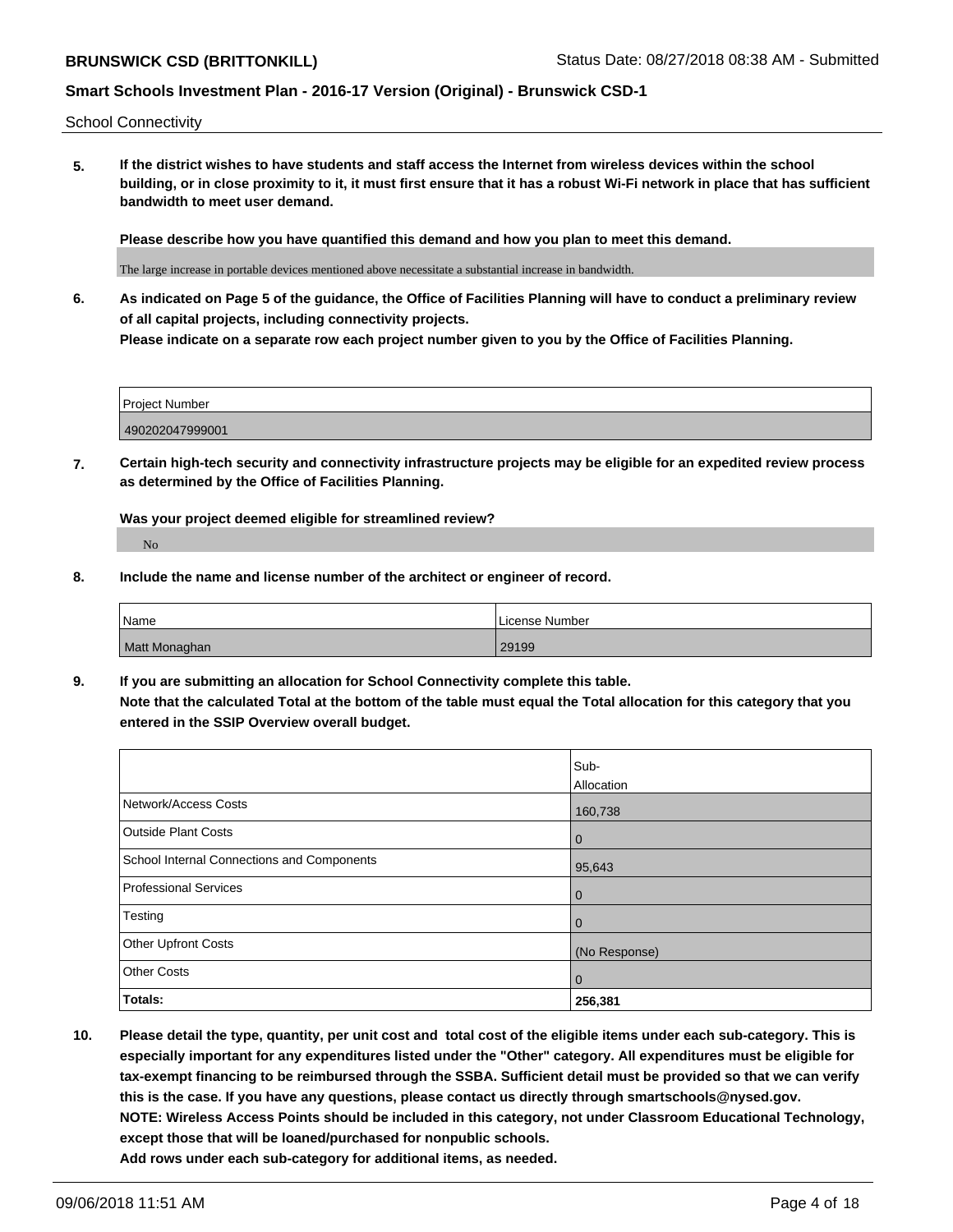School Connectivity

| Select the allowable expenditure<br>type. | Item to be purchased                                          | Quantity       | Cost per Item | <b>Total Cost</b> |
|-------------------------------------------|---------------------------------------------------------------|----------------|---------------|-------------------|
| Repeat to add another item under          |                                                               |                |               |                   |
|                                           |                                                               |                |               |                   |
| each type.                                |                                                               |                |               |                   |
| <b>Network/Access Costs</b>               | <b>Extreme Network Core Switches</b>                          | 2              | 6,581         | 13,162            |
| <b>Connections/Components</b>             | Cabling                                                       |                | 21,000        | 21,000            |
| Network/Access Costs                      | APC ISX NetShelter SX Power &<br><b>Cooling System</b>        | $\overline{4}$ | 23,044        | 92,176            |
|                                           |                                                               |                |               |                   |
| Network/Access Costs                      | 10G B5 Switch for Existing Stacks                             | 10             | 5,540         | 55,400            |
| <b>Connections/Components</b>             | <b>10G Distribution Backbone</b>                              | 4              | 9,520         | 38,080            |
| <b>Connections/Components</b>             | Installation & Implementation of power<br>and cooling system  | 1              | 16,563        | 16,563            |
| <b>Connections/Components</b>             | Installation & Implementation of 10G<br>distribution backbone |                | 20,000        | 20,000            |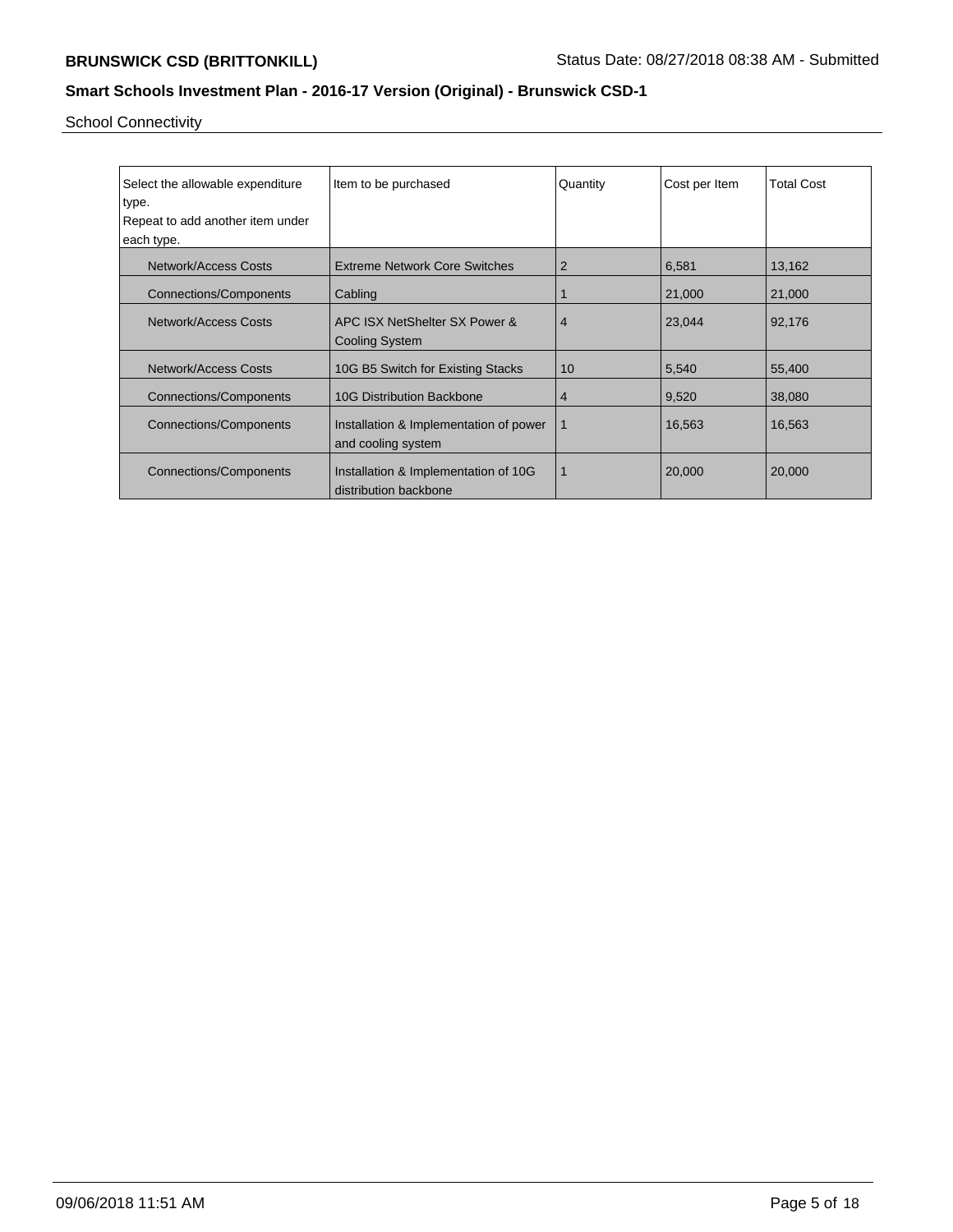Community Connectivity (Broadband and Wireless)

**1. Describe how you intend to use Smart Schools Bond Act funds for high-speed broadband and/or wireless connectivity projects in the community.**

(No Response)

**2. Please describe how the proposed project(s) will promote student achievement and increase student and/or staff access to the Internet in a manner that enhances student learning and/or instruction outside of the school day and/or school building.**

(No Response)

**3. Community connectivity projects must comply with all the necessary local building codes and regulations (building and related permits are not required prior to plan submission).**

 $\Box$  I certify that we will comply with all the necessary local building codes and regulations.

**4. Please describe the physical location of the proposed investment.**

(No Response)

**5. Please provide the initial list of partners participating in the Community Connectivity Broadband Project, along with their Federal Tax Identification (Employer Identification) number.**

| <b>Project Partners</b> | l Federal ID # |
|-------------------------|----------------|
| (No Response)           | (No Response)  |

**6. If you are submitting an allocation for Community Connectivity, complete this table.**

**Note that the calculated Total at the bottom of the table must equal the Total allocation for this category that you entered in the SSIP Overview overall budget.**

|                              | Sub-Allocation |
|------------------------------|----------------|
| Network/Access Costs         | (No Response)  |
| Outside Plant Costs          | (No Response)  |
| <b>Tower Costs</b>           | (No Response)  |
| Customer Premises Equipment  | (No Response)  |
| <b>Professional Services</b> | (No Response)  |
| Testing                      | (No Response)  |
| <b>Other Upfront Costs</b>   | (No Response)  |
| <b>Other Costs</b>           | (No Response)  |
| Totals:                      | 0              |

**7. Please detail the type, quantity, per unit cost and total cost of the eligible items under each sub-category. This is especially important for any expenditures listed under the "Other" category. All expenditures must be capital-bond eligible to be reimbursed through the SSBA. If you have any questions, please contact us directly through smartschools@nysed.gov.**

| Select the allowable expenditure | Item to be purchased | Quantity      | Cost per Item | <b>Total Cost</b> |
|----------------------------------|----------------------|---------------|---------------|-------------------|
| type.                            |                      |               |               |                   |
| Repeat to add another item under |                      |               |               |                   |
| each type.                       |                      |               |               |                   |
| (No Response)                    | (No Response)        | (No Response) | (No Response) | (No Response)     |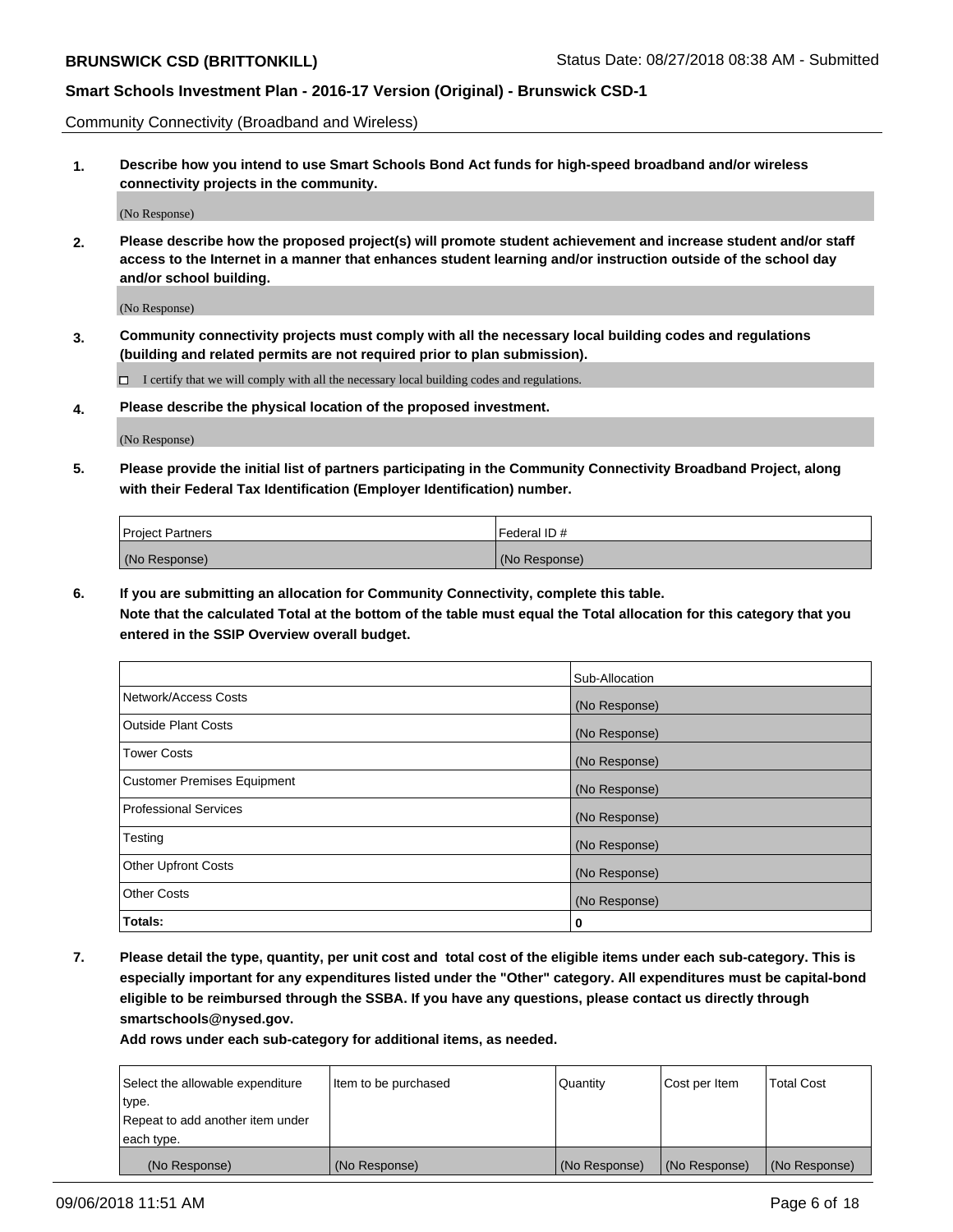#### Classroom Learning Technology

**1. In order for students and faculty to receive the maximum benefit from the technology made available under the Smart Schools Bond Act, their school buildings must possess sufficient connectivity infrastructure to ensure that devices can be used during the school day. Smart Schools Investment Plans must demonstrate that sufficient infrastructure that meets the Federal Communications Commission's 100 Mbps per 1,000 students standard currently exists in the buildings where new devices will be deployed, or is a planned use of a portion of Smart Schools Bond Act funds, or is under development through another funding source. Smart Schools Bond Act funds used for technology infrastructure or classroom technology investments must increase the number of school buildings that meet or exceed the minimum speed standard of 100 Mbps per 1,000 students and staff within 12 months. This standard may be met on either a contracted 24/7 firm service or a**

- **"burstable" capability. If the standard is met under the burstable criteria, it must be:**
- **1. Specifically codified in a service contract with a provider, and**

**2. Guaranteed to be available to all students and devices as needed, particularly during periods of high demand, such as computer-based testing (CBT) periods.**

**Please describe how your district already meets or is planning to meet this standard within 12 months of plan submission.**

The current speed already meets the standard.

- **1a. If a district believes that it will be impossible to meet this standard within 12 months, it may apply for a waiver of this requirement, as described on the Smart Schools website. The waiver must be filed and approved by SED prior to submitting this survey.**
	- By checking this box, you are certifying that the school district has an approved waiver of this requirement on file with the New York State Education Department.

#### **2. Connectivity Speed Calculator (Required)**

|                         | Number of<br><b>Students</b> | Multiply by<br>100 Kbps | Divide by 1000 Current Speed<br>to Convert to<br>Required<br>l Speed in Mb | lin Mb | <b>I</b> Expected<br>Speed to be<br>Attained Within Required<br>12 Months | Expected Date<br><b>When</b><br>Speed Will be<br><b>Met</b> |
|-------------------------|------------------------------|-------------------------|----------------------------------------------------------------------------|--------|---------------------------------------------------------------------------|-------------------------------------------------------------|
| <b>Calculated Speed</b> | 1.200                        | 120,000                 | 120                                                                        | 1000   | 10000                                                                     | Currently met                                               |

**3. If the district wishes to have students and staff access the Internet from wireless devices within the school building, or in close proximity to it, it must first ensure that it has a robust Wi-Fi network in place that has sufficient bandwidth to meet user demand.**

**Please describe how you have quantified this demand and how you plan to meet this demand.**

The increase from 1Gb to 10Gb of bandwidth will be ample to meet increased user demand.

**4. All New York State public school districts are required to complete and submit an Instructional Technology Plan survey to the New York State Education Department in compliance with Section 753 of the Education Law and per Part 100.12 of the Commissioner's Regulations.**

**Districts that include educational technology purchases as part of their Smart Schools Investment Plan must have a submitted and approved Instructional Technology Plan survey on file with the New York State Education Department.**

By checking this box, you are certifying that the school district has an approved Instructional Technology Plan survey on file with the New York State Education Department.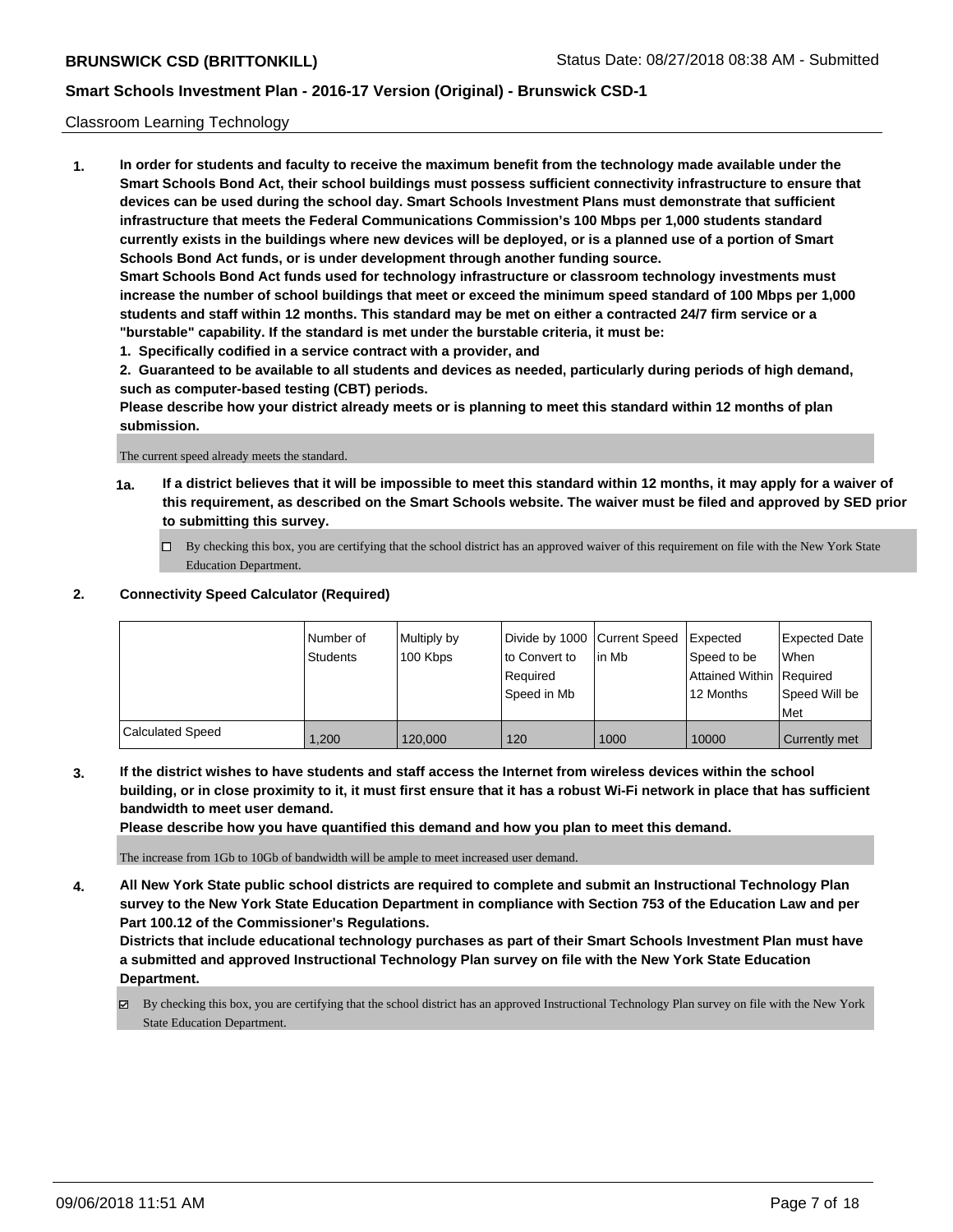Classroom Learning Technology

# **5. Describe the devices you intend to purchase and their compatibility with existing or planned platforms or systems. Specifically address the adequacy of each facility's electrical, HVAC and other infrastructure necessary to install and support the operation of the planned technology.**

The district plans to purchase interactive displays (Prometheans & Dell interactive touch projectors) , laptops (Chromebooks & Microsoft Surface Pro) and tablets (iPads). The chromebook carts will house the chromebooks for securing and charging. The Google Management licensing will be used to manage the Chromebooks. Mobile stands will be used for classrooms that don't allow for wall mounting of interactive displays. Sound bars (vizio "29 sound bar) will be used for sound for the interactive projectors. Audio and video cabling will be used to connect devices to the dell projectors. In order to support the increased number of devices, the computer server room will be upgraded with an increased power supply and backup power. Rack mounted cooling equipment will be provided.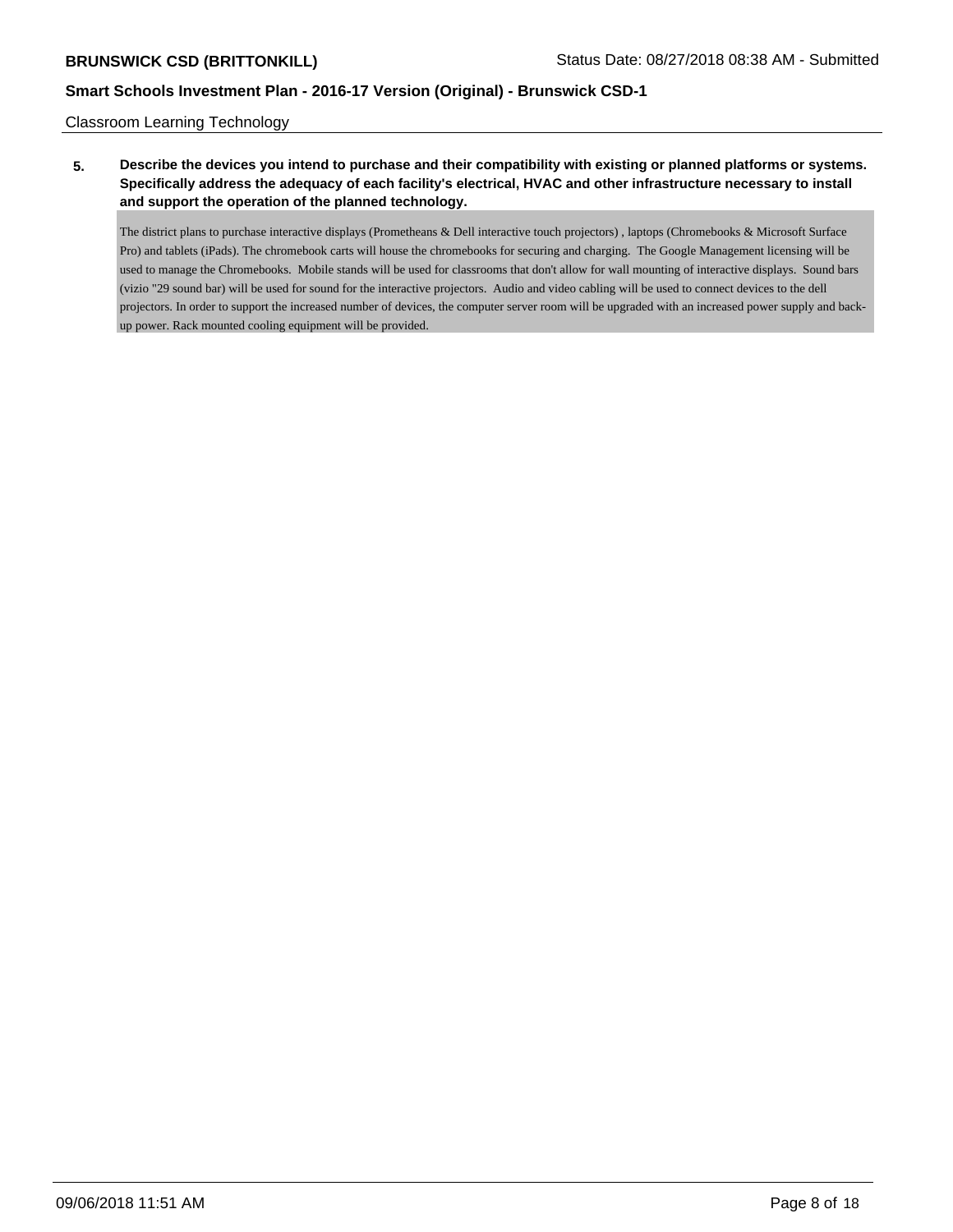#### Classroom Learning Technology

- **6. Describe how the proposed technology purchases will:**
	- **> enhance differentiated instruction;**
	- **> expand student learning inside and outside the classroom;**
	- **> benefit students with disabilities and English language learners; and**
	- **> contribute to the reduction of other learning gaps that have been identified within the district.**

**The expectation is that districts will place a priority on addressing the needs of students who struggle to succeed in a rigorous curriculum. Responses in this section should specifically address this concern and align with the district's Instructional Technology Plan (in particular Question 2 of E. Curriculum and Instruction: "Does the district's instructional technology plan address the needs of students with disabilities to ensure equitable access to instruction, materials and assessments?" and Question 3 of the same section: "Does the district's instructional technology plan address the provision of assistive technology specifically for students with disabilities to ensure access to and participation in the general curriculum?"**

Using technology in our classrooms will give us the ability to differentiate instruction to meet the needs of every student in every lesson over a variety of subject areas. Instructional technology will gives us tools that will allow instructional staff to pace lessons appropriately for each student's learning level and can enhance learning in the multiple intelligences.

We believe that instructional technology(assistive technology) can help us to further personalize instruction as well as increase the access to instruction for their specific needs as well as goals set on their IEP. Instructional technology allows us to prepare instructional materials in multiple formats.We also believe that this increases the students motivation and can be an equalizer in the classroom. We feel that the aforementioned statements are particularly relevant for students with disabilities and students for which English is a second language.

We intend to utilize assistive technology to help our students with disabilities work around their deficits and build their confidence as a learner.

We hope instructional technology will help our District address the gaps in reading levels at each grade specifically with a recently diagnosed deficit, phonics. As a District we are striving for one to one devices so that all of our students have the same access to the technology and therefore the same opportunities.

Some examples of the apps and software that will be used are:

iReady: used by students k-8 as an adaptive diagnostic program for reading and math. This will help the students by providing age and developmentally appropriate lessons to strengthen their core skills.

Google suite

OverDrive: k-12 service that will allow students to borrow eBooks and audiobooks. This will allow students with reading disabilities to access the books independently.

DragonSpeak: k-12 is a speech recognition software package that will allow students with writing and spelling difficulties such as, dyslexia, to independently put their ideas into writing.

CastleLearning: 6-12 student will be supported with differentiated instruction and assessing students throughout the school year at their level. Quizlet: provides free study tools for students, teachers, and learners of all ages that can be used in and out of the classroom, on your own or with friends

Read&Write Google app extension: will be used by students k-12 maximize the usability of websites the google suite, pdf's ect. This will also help english language learners through the translation feature, the highlight feature will read to students with reading challenges

Kurzweil: Text to speech reader software for Dyslexia, English Language Learners, Blind and Vision Impaired. This will help for the reading, writing, test taking accommodations.

Bookshare: will be used k-12 by students with print disabilities to accessible ebooks for people

iTeacher: This app will be used by k-12 teachers so make their daily administrative tasks more efficient so that they can spend more time working with students.

The Razz Kids: Will be used by students in grades k-5 to support their various needs and interests in reading. This program provides comprehensive leveled reading resources for students where students access their leveled text through an interactive learning portal designed to keep them motivated and engaged.

Padlet: For use by k-12 students to collaborate and share work. Padlet is a virtual wall that allows students to express their work on a common topic easily through multiple modalities. It works like an online sheet of paper where people can put any content (e.g. images, videos, documents, text) anywhere on the page, together with anyone, from any device.

Seesaw: used by k-12 students students student-driven digital portfolio that empowers students to independently document what they are learning at school such photos, videos, drawings, text notes, and links to show what they know.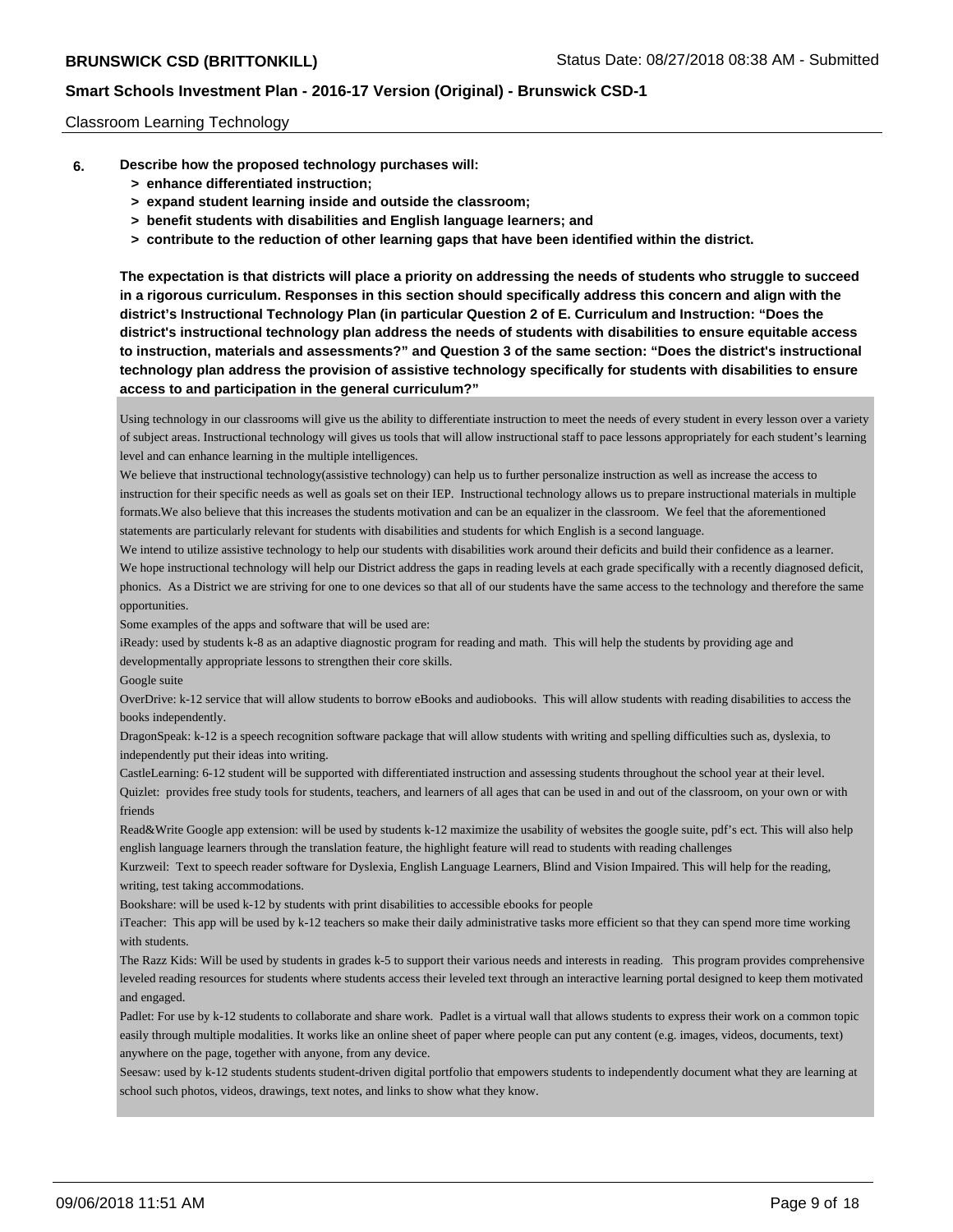Classroom Learning Technology

# **7. Where appropriate, describe how the proposed technology purchases will enhance ongoing communication with parents and other stakeholders and help the district facilitate technology-based regional partnerships, including distance learning and other efforts.**

By expanding the technology, we will have a greater capacity to engage our parents and community in an interactive manner. More specifically, distance learning technology may be used to engage parents that may not be able to participate and programs or meetings. Similarly, we hope to engage businesses and other community members to interact with our students within our classrooms as we we strive to prepare our students to be career and college ready.

We also plan to offer opportunities to parents and community members to access our network when appropriate.

### **8. Describe the district's plan to provide professional development to ensure that administrators, teachers and staff can employ the technology purchased to enhance instruction successfully.**

**Note: This response should be aligned and expanded upon in accordance with your district's response to Question 1 of F. Professional Development of your Instructional Technology Plan: "Please provide a summary of professional development offered to teachers and staff, for the time period covered by this plan, to support technology to enhance teaching and learning. Please include topics, audience and method of delivery within your summary."**

The district is committed to providing professional development for :

- Google Docs
- Google sites training
- Google Classroom

This and other related Google suite training have been introduced and will continue for the various grade levels. This training will be provided by outside trainers hosted by Questar III BOCES. We also have trained teachers that serve as embedded trainers. They are referred to as the Technology Bullpen.

The District will also offer host Informal Smart Board Professional Learning Communities meet that meet monthly. Portable interactive devices have been introduced and used in several classrooms with the appropriate training and follow up support.

We also send periodic best practices and " how to" emails to the staff. They are intended to explore the current products and devices, offer ideas and suggestions for use and best pedagogical practices.

- **9. Districts must contact the SUNY/CUNY teacher preparation program that supplies the largest number of the district's new teachers to request advice on innovative uses and best practices at the intersection of pedagogy and educational technology.**
	- $\boxtimes$  By checking this box, you certify that you have contacted the SUNY/CUNY teacher preparation program that supplies the largest number of your new teachers to request advice on these issues.

#### **9a. Please enter the name of the SUNY or CUNY Institution that you contacted.**

University at Albany, SUNY

**9b. Enter the primary Institution phone number.**

518-442-4007

**9c. Enter the name of the contact person with whom you consulted and/or will be collaborating with on innovative uses of technology and best practices.**

Dr. Jianwei Zhang

**10. A district whose Smart Schools Investment Plan proposes the purchase of technology devices and other hardware must account for nonpublic schools in the district.**

**Are there nonpublic schools within your school district?**

□ Yes

 $\boxtimes$  No

**11. Nonpublic Classroom Technology Loan Calculator**

**The Smart Schools Bond Act provides that any Classroom Learning Technology purchases made using Smart**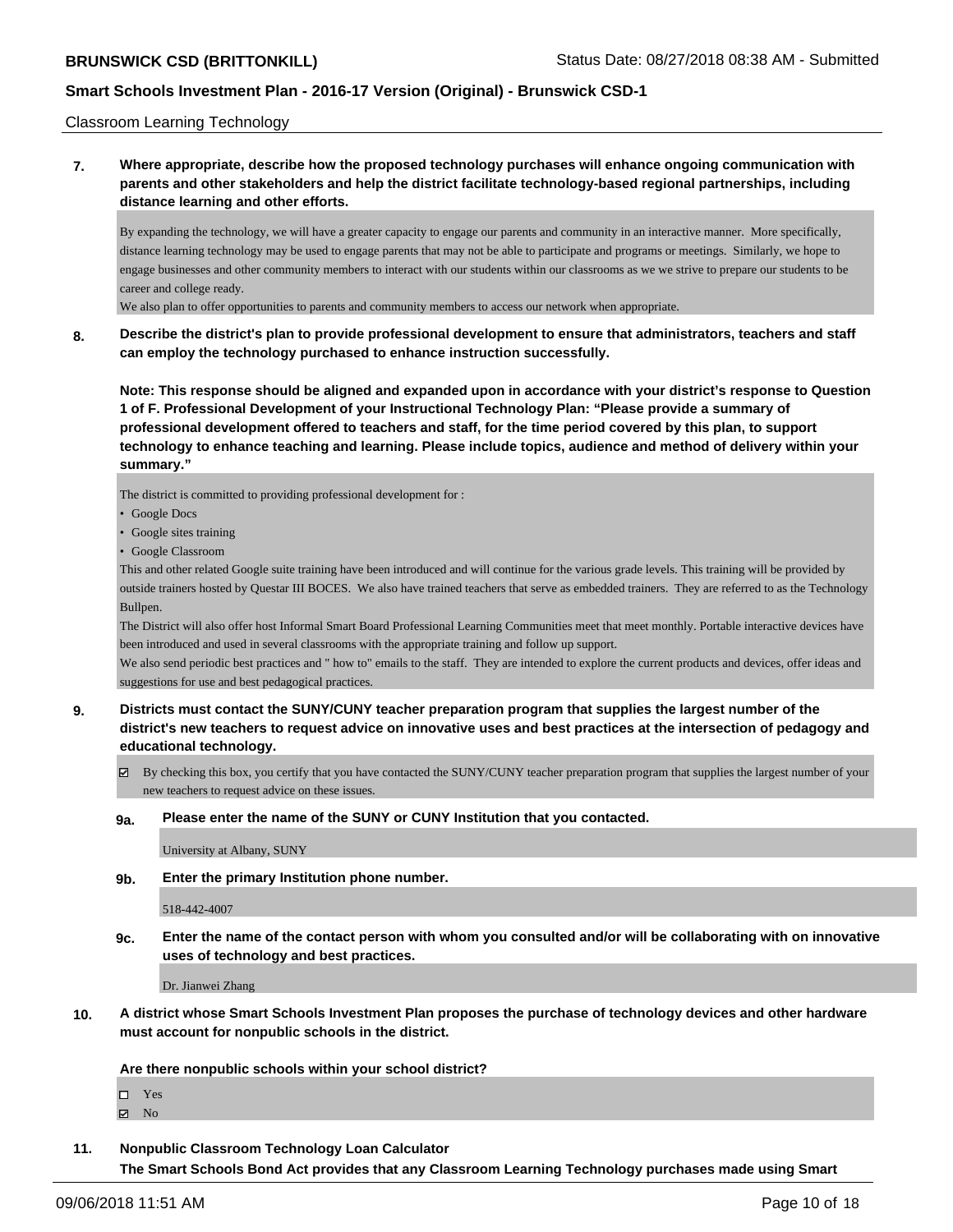#### Classroom Learning Technology

**Schools funds shall be lent, upon request, to nonpublic schools in the district. However, no school district shall be required to loan technology in amounts greater than the total obtained and spent on technology pursuant to the Smart Schools Bond Act and the value of such loan may not exceed the total of \$250 multiplied by the nonpublic school enrollment in the base year at the time of enactment. See:**

**http://www.p12.nysed.gov/mgtserv/smart\_schools/docs/Smart\_Schools\_Bond\_Act\_Guidance\_04.27.15\_Final.pdf.**

|                                       | 1. Classroom<br>Technology<br>Sub-allocation | l 2. Public<br>Enrollment<br>$(2014 - 15)$ | l 3. Nonpublic<br>Enrollment<br>(2014-15) | 4. Sum of<br>Public and<br>l Nonpublic<br>Enrollment | l 5. Total Per<br>Pupil Sub-<br>lallocation                                                   | l 6. Total<br>Nonpublic Loan<br>Amount |
|---------------------------------------|----------------------------------------------|--------------------------------------------|-------------------------------------------|------------------------------------------------------|-----------------------------------------------------------------------------------------------|----------------------------------------|
| Calculated Nonpublic Loan<br>l Amount |                                              |                                            |                                           |                                                      | (No Response)   (No Response)   (No Response)   (No Response)   (No Response)   (No Response) |                                        |

**12. To ensure the sustainability of technology purchases made with Smart Schools funds, districts must demonstrate a long-term plan to maintain and replace technology purchases supported by Smart Schools Bond Act funds. This sustainability plan shall demonstrate a district's capacity to support recurring costs of use that are ineligible for Smart Schools Bond Act funding such as device maintenance, technical support, Internet and wireless fees, maintenance of hotspots, staff professional development, building maintenance and the replacement of incidental items. Further, such a sustainability plan shall include a long-term plan for the replacement of purchased devices and equipment at the end of their useful life with other funding sources.**

By checking this box, you certify that the district has a sustainability plan as described above.

**13. Districts must ensure that devices purchased with Smart Schools Bond funds will be distributed, prepared for use, maintained and supported appropriately. Districts must maintain detailed device inventories in accordance with generally accepted accounting principles.**

By checking this box, you certify that the district has a distribution and inventory management plan and system in place.

**14. If you are submitting an allocation for Classroom Learning Technology complete this table. Note that the calculated Total at the bottom of the table must equal the Total allocation for this category that you entered in the SSIP Overview overall budget.**

|                          | Sub-Allocation |
|--------------------------|----------------|
| Interactive Whiteboards  | 193,544        |
| <b>Computer Servers</b>  | $\overline{0}$ |
| <b>Desktop Computers</b> | $\mathbf 0$    |
| Laptop Computers         | 34,650         |
| <b>Tablet Computers</b>  | 12,475         |
| <b>Other Costs</b>       | 73,262         |
| Totals:                  | 313,931        |

**15. Please detail the type, quantity, per unit cost and total cost of the eligible items under each sub-category. This is especially important for any expenditures listed under the "Other" category. All expenditures must be capital-bond eligible to be reimbursed through the SSBA. If you have any questions, please contact us directly through smartschools@nysed.gov.**

**Please specify in the "Item to be Purchased" field which specific expenditures and items are planned to meet the district's nonpublic loan requirement, if applicable.**

**NOTE: Wireless Access Points that will be loaned/purchased for nonpublic schools should ONLY be included in this category, not under School Connectivity, where public school districts would list them. Add rows under each sub-category for additional items, as needed.**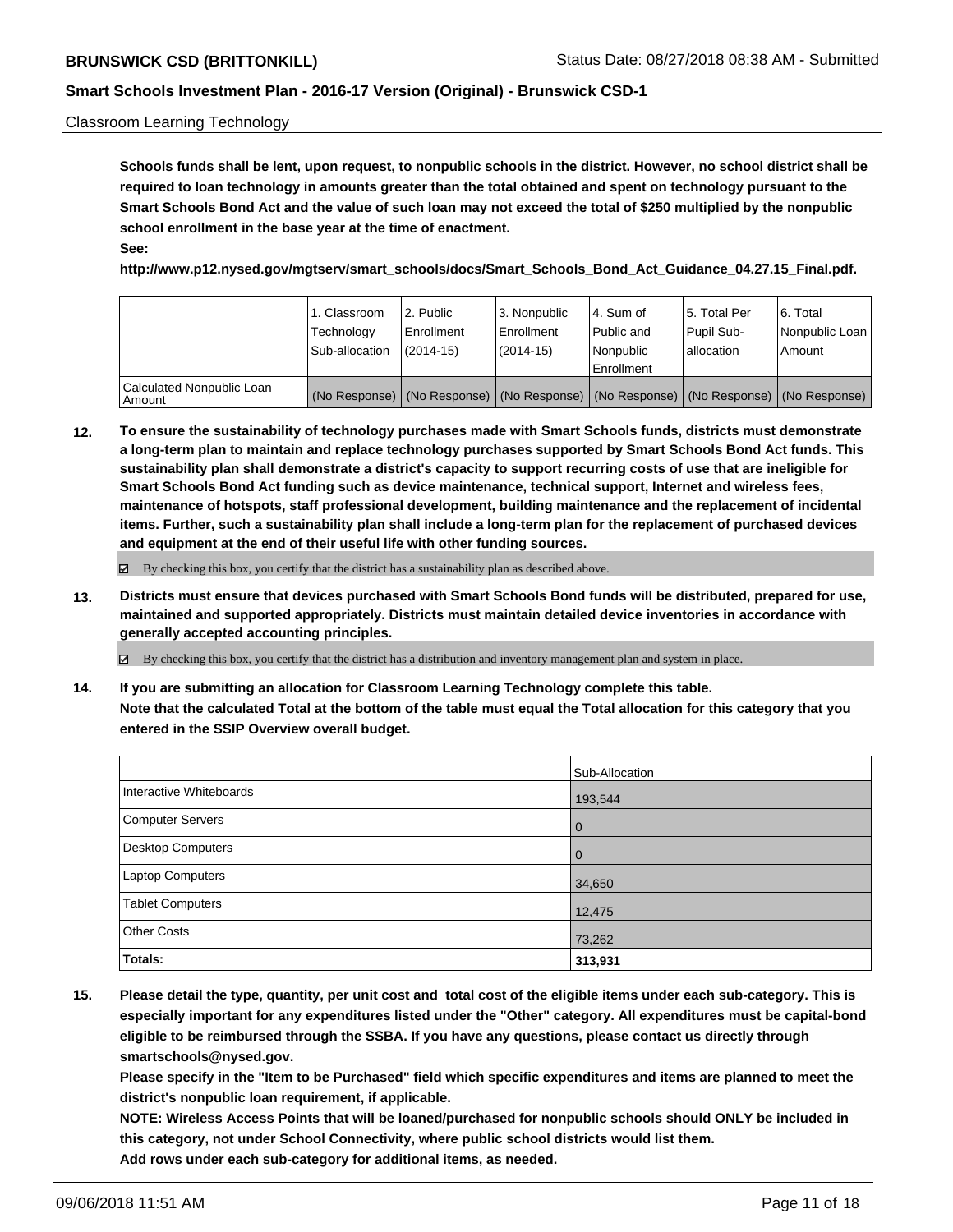Classroom Learning Technology

| Select the allowable expenditure<br>type. | Item to be Purchased                                | Quantity | Cost per Item | <b>Total Cost</b> |
|-------------------------------------------|-----------------------------------------------------|----------|---------------|-------------------|
| Repeat to add another item under          |                                                     |          |               |                   |
| each type.                                |                                                     |          |               |                   |
|                                           |                                                     |          |               |                   |
| Interactive Whiteboards                   | Promethean ActivPanel 70                            | 50       | 3,799         | 189,950           |
| <b>Other Costs</b>                        | DELL Interactive Touch projector S520               | 25       | 2,458         | 61,444            |
| <b>Laptop Computers</b>                   | <b>DELL Chromebook 11</b>                           | 120      | 225           | 27,000            |
| <b>Laptop Computers</b>                   | Microsoft Surface Pro 4                             | 6        | 1,275         | 7,650             |
| <b>Other Costs</b>                        | <b>Chromebook Cart</b>                              | 4        | 1,300         | 5,200             |
| <b>Other Costs</b>                        | Google Management licensing for<br>Chromebooks      | 120      | 25            | 3,000             |
| Interactive Whiteboards                   | Mobile stand for Promethean panel                   | 6        | 599           | 3,594             |
| <b>Other Costs</b>                        | Vizio 29                                            | 25       | 79            | 1,975             |
| <b>Other Costs</b>                        | Comprehensive #HD-HD-25PROBLK<br><b>HDMI Cables</b> | 25       | 63            | 1,575             |
| <b>Other Costs</b>                        | 6' RCA Plug Audio Cables                            | 25       | 3             | 68                |
| <b>Tablet Computers</b>                   | iPad Air 2 Tablets                                  | 25       | 499           | 12,475            |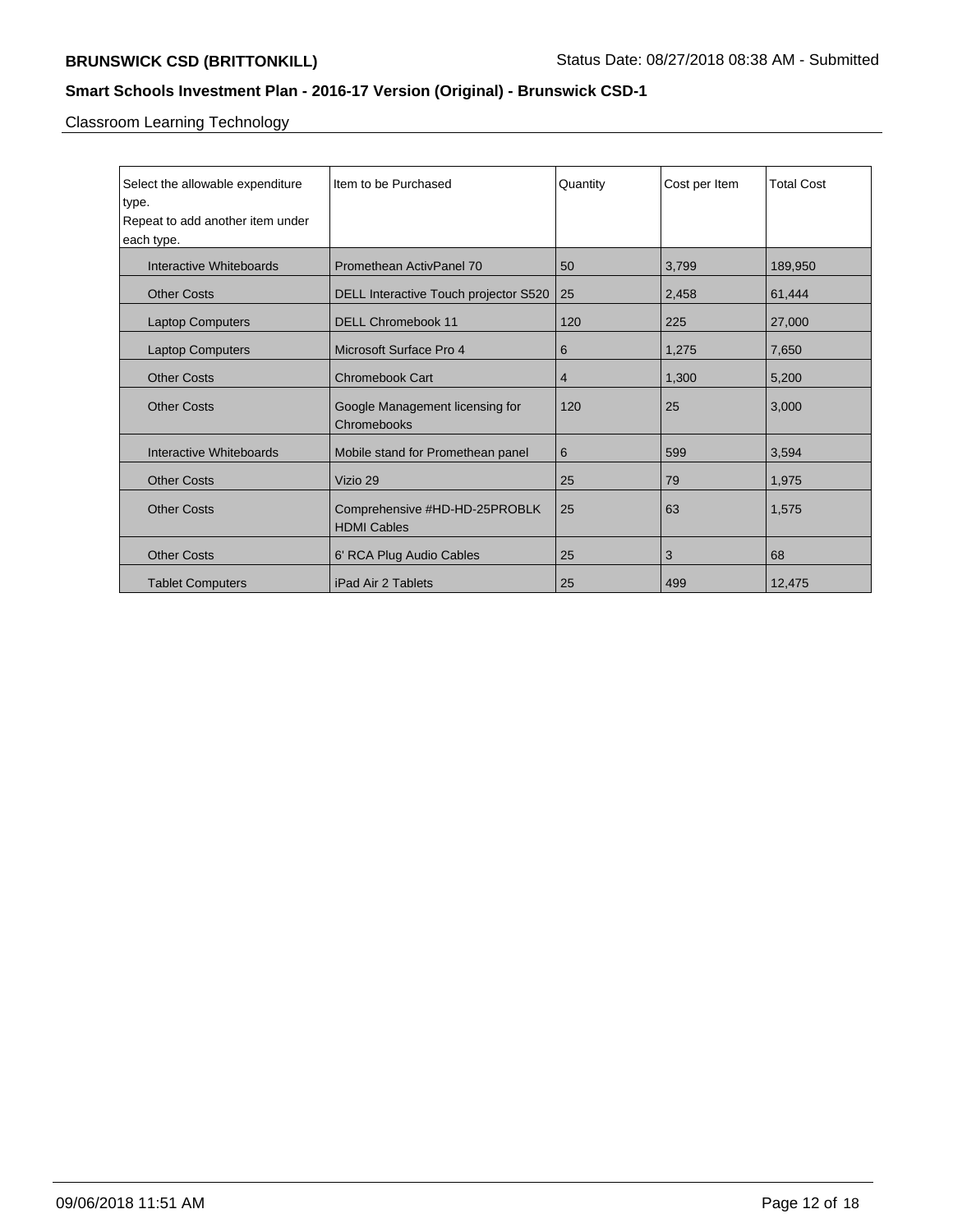#### Pre-Kindergarten Classrooms

**1. Provide information regarding how and where the district is currently serving pre-kindergarten students and justify the need for additional space with enrollment projections over 3 years.**

(No Response)

- **2. Describe the district's plan to construct, enhance or modernize education facilities to accommodate prekindergarten programs. Such plans must include:**
	- **Specific descriptions of what the district intends to do to each space;**
	- **An affirmation that pre-kindergarten classrooms will contain a minimum of 900 square feet per classroom;**
	- **The number of classrooms involved;**
	- **The approximate construction costs per classroom; and**
	- **Confirmation that the space is district-owned or has a long-term lease that exceeds the probable useful life of the improvements.**

(No Response)

**3. Smart Schools Bond Act funds may only be used for capital construction costs. Describe the type and amount of additional funds that will be required to support ineligible ongoing costs (e.g. instruction, supplies) associated with any additional pre-kindergarten classrooms that the district plans to add.**

(No Response)

**4. All plans and specifications for the erection, repair, enlargement or remodeling of school buildings in any public school district in the State must be reviewed and approved by the Commissioner. Districts that plan capital projects using their Smart Schools Bond Act funds will undergo a Preliminary Review Process by the Office of Facilities Planning.**

**Please indicate on a separate row each project number given to you by the Office of Facilities Planning.**

| Project Number |  |
|----------------|--|
| (No Response)  |  |
|                |  |

**5. If you have made an allocation for Pre-Kindergarten Classrooms, complete this table.**

**Note that the calculated Total at the bottom of the table must equal the Total allocation for this category that you entered in the SSIP Overview overall budget.**

|                                          | Sub-Allocation |
|------------------------------------------|----------------|
| Construct Pre-K Classrooms               | (No Response)  |
| Enhance/Modernize Educational Facilities | (No Response)  |
| <b>Other Costs</b>                       | (No Response)  |
| Totals:                                  | 0              |

**6. Please detail the type, quantity, per unit cost and total cost of the eligible items under each sub-category. This is especially important for any expenditures listed under the "Other" category. All expenditures must be capital-bond eligible to be reimbursed through the SSBA. If you have any questions, please contact us directly through smartschools@nysed.gov.**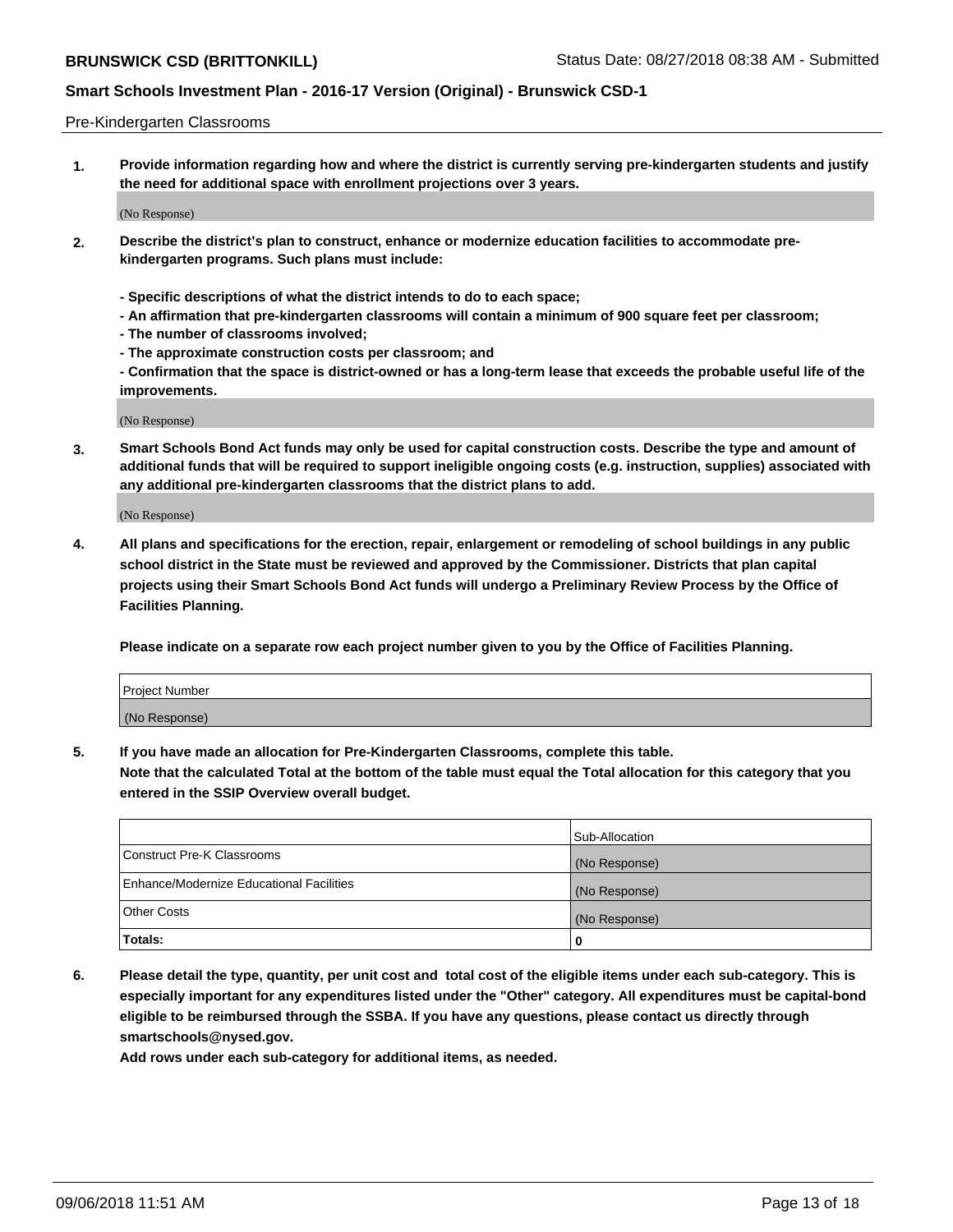Pre-Kindergarten Classrooms

| Select the allowable expenditure | Item to be purchased | Quantity      | Cost per Item | <b>Total Cost</b> |
|----------------------------------|----------------------|---------------|---------------|-------------------|
| type.                            |                      |               |               |                   |
| Repeat to add another item under |                      |               |               |                   |
| each type.                       |                      |               |               |                   |
| (No Response)                    | (No Response)        | (No Response) | (No Response) | (No Response)     |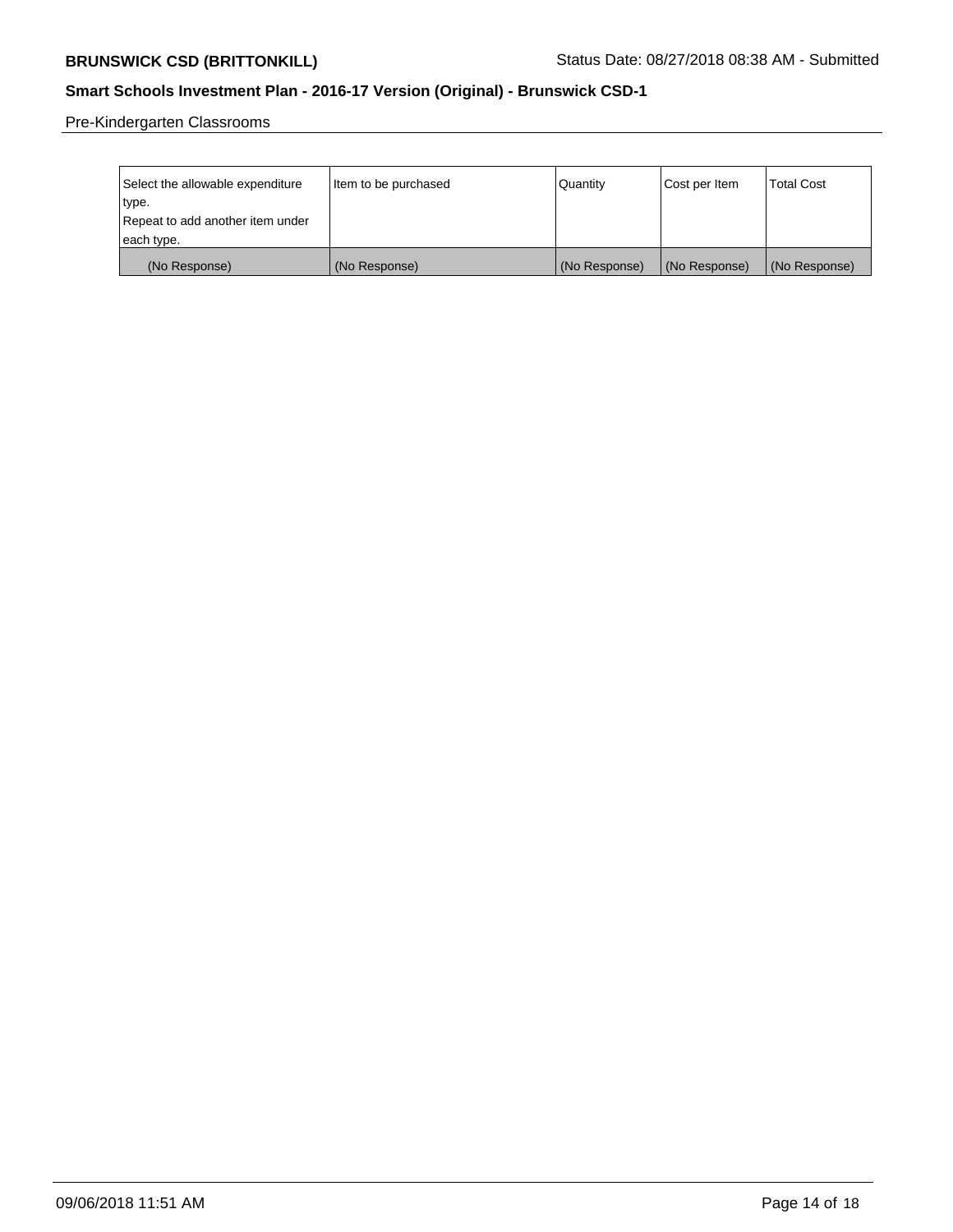Replace Transportable Classrooms

**1. Describe the district's plan to construct, enhance or modernize education facilities to provide high-quality instructional space by replacing transportable classrooms.**

(No Response)

**2. All plans and specifications for the erection, repair, enlargement or remodeling of school buildings in any public school district in the State must be reviewed and approved by the Commissioner. Districts that plan capital projects using their Smart Schools Bond Act funds will undergo a Preliminary Review Process by the Office of Facilities Planning.**

**Please indicate on a separate row each project number given to you by the Office of Facilities Planning.**

| Project Number |  |
|----------------|--|
|                |  |
|                |  |
|                |  |
|                |  |
| (No Response)  |  |
|                |  |
|                |  |
|                |  |

**3. For large projects that seek to blend Smart Schools Bond Act dollars with other funds, please note that Smart Schools Bond Act funds can be allocated on a pro rata basis depending on the number of new classrooms built that directly replace transportable classroom units.**

**If a district seeks to blend Smart Schools Bond Act dollars with other funds describe below what other funds are being used and what portion of the money will be Smart Schools Bond Act funds.**

(No Response)

**4. If you have made an allocation for Replace Transportable Classrooms, complete this table. Note that the calculated Total at the bottom of the table must equal the Total allocation for this category that you entered in the SSIP Overview overall budget.**

|                                                | Sub-Allocation |
|------------------------------------------------|----------------|
| Construct New Instructional Space              | (No Response)  |
| Enhance/Modernize Existing Instructional Space | (No Response)  |
| <b>Other Costs</b>                             | (No Response)  |
| Totals:                                        | 0              |

**5. Please detail the type, quantity, per unit cost and total cost of the eligible items under each sub-category. This is especially important for any expenditures listed under the "Other" category. All expenditures must be capital-bond eligible to be reimbursed through the SSBA. If you have any questions, please contact us directly through smartschools@nysed.gov.**

| Select the allowable expenditure | Item to be purchased | l Quantitv    | Cost per Item | <b>Total Cost</b> |
|----------------------------------|----------------------|---------------|---------------|-------------------|
| type.                            |                      |               |               |                   |
| Repeat to add another item under |                      |               |               |                   |
| each type.                       |                      |               |               |                   |
| (No Response)                    | (No Response)        | (No Response) | (No Response) | (No Response)     |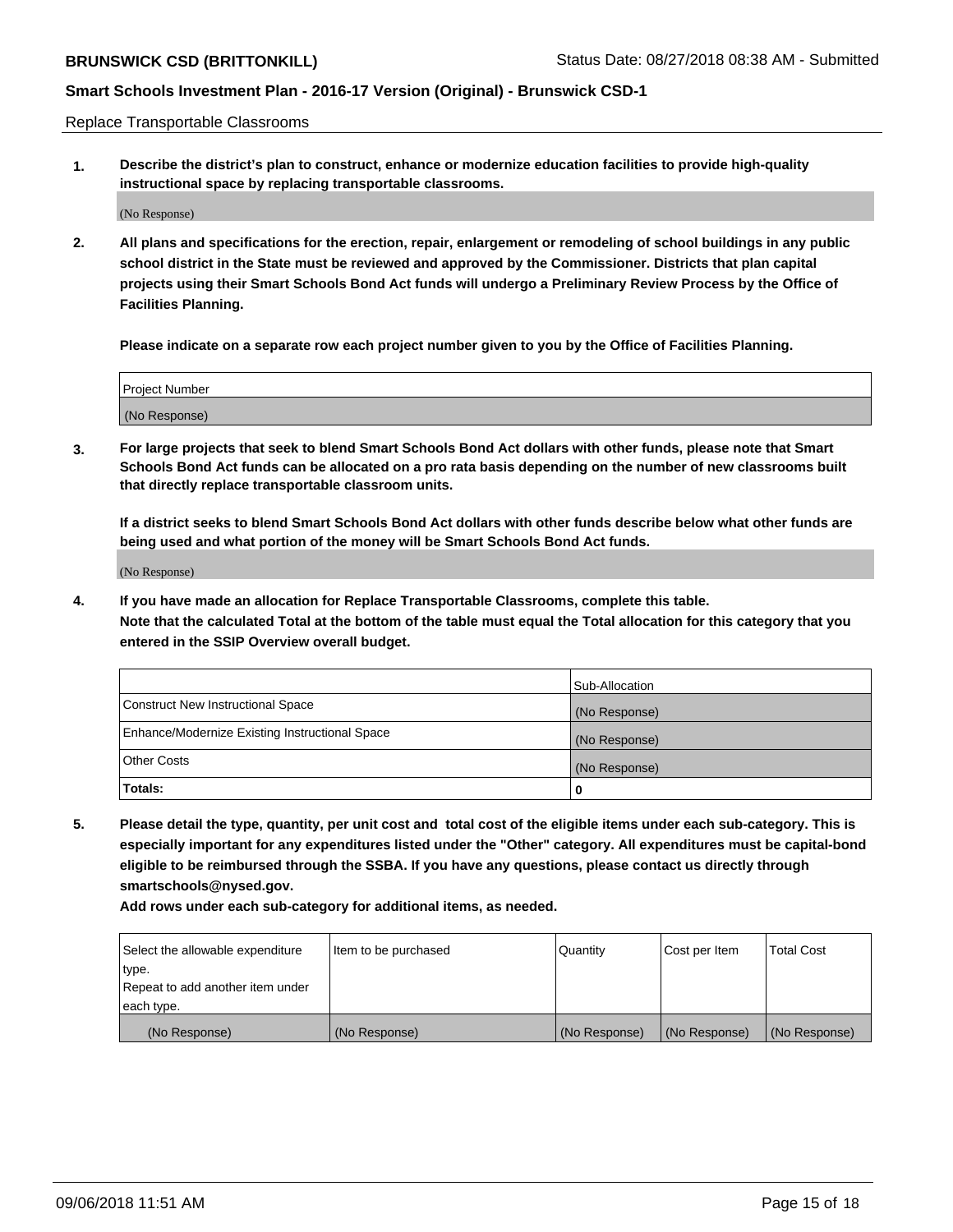High-Tech Security Features

**1. Describe how you intend to use Smart Schools Bond Act funds to install high-tech security features in school buildings and on school campuses.**

The Smart Schools money will be used to upgrade our existing door access control system. Money will also be used to purchase new surveillance security cameras and camera servers.

**2. All plans and specifications for the erection, repair, enlargement or remodeling of school buildings in any public school district in the State must be reviewed and approved by the Commissioner. Districts that plan capital projects using their Smart Schools Bond Act funds will undergo a Preliminary Review Process by the Office of Facilities Planning.** 

**Please indicate on a separate row each project number given to you by the Office of Facilities Planning.**

| <b>Project Number</b> |  |
|-----------------------|--|
| 490202047999001       |  |

- **3. Was your project deemed eligible for streamlined Review?**
	- Yes
	- $\boxtimes$  No
- **4. Include the name and license number of the architect or engineer of record.**

| Name          | ı License Number l |
|---------------|--------------------|
| Matt Monaghan | 29199              |

**5. If you have made an allocation for High-Tech Security Features, complete this table. Note that the calculated Total at the bottom of the table must equal the Total allocation for this category that you entered in the SSIP Overview overall budget.**

|                                                      | Sub-Allocation |
|------------------------------------------------------|----------------|
| Capital-Intensive Security Project (Standard Review) | l O            |
| <b>Electronic Security System</b>                    | 178,500        |
| <b>Entry Control System</b>                          | 30,450         |
| Approved Door Hardening Project                      | <b>O</b>       |
| <b>Other Costs</b>                                   | l O            |
| <b>Totals:</b>                                       | 208,950        |

**6. Please detail the type, quantity, per unit cost and total cost of the eligible items under each sub-category. This is especially important for any expenditures listed under the "Other" category. All expenditures must be capital-bond eligible to be reimbursed through the SSBA. If you have any questions, please contact us directly through smartschools@nysed.gov.**

| Select the allowable expenditure<br>type.<br>Repeat to add another item under | Item to be purchased    | Quantity | Cost per Item | <b>Total Cost</b> |
|-------------------------------------------------------------------------------|-------------------------|----------|---------------|-------------------|
| each type.                                                                    |                         |          |               |                   |
| <b>Electronic Security System</b>                                             | <b>Interior Cameras</b> | 41.00    | 900           | 36.900            |
| <b>Electronic Security System</b>                                             | <b>Exterior Cameras</b> | 20.00    | 1,400         | 28,000            |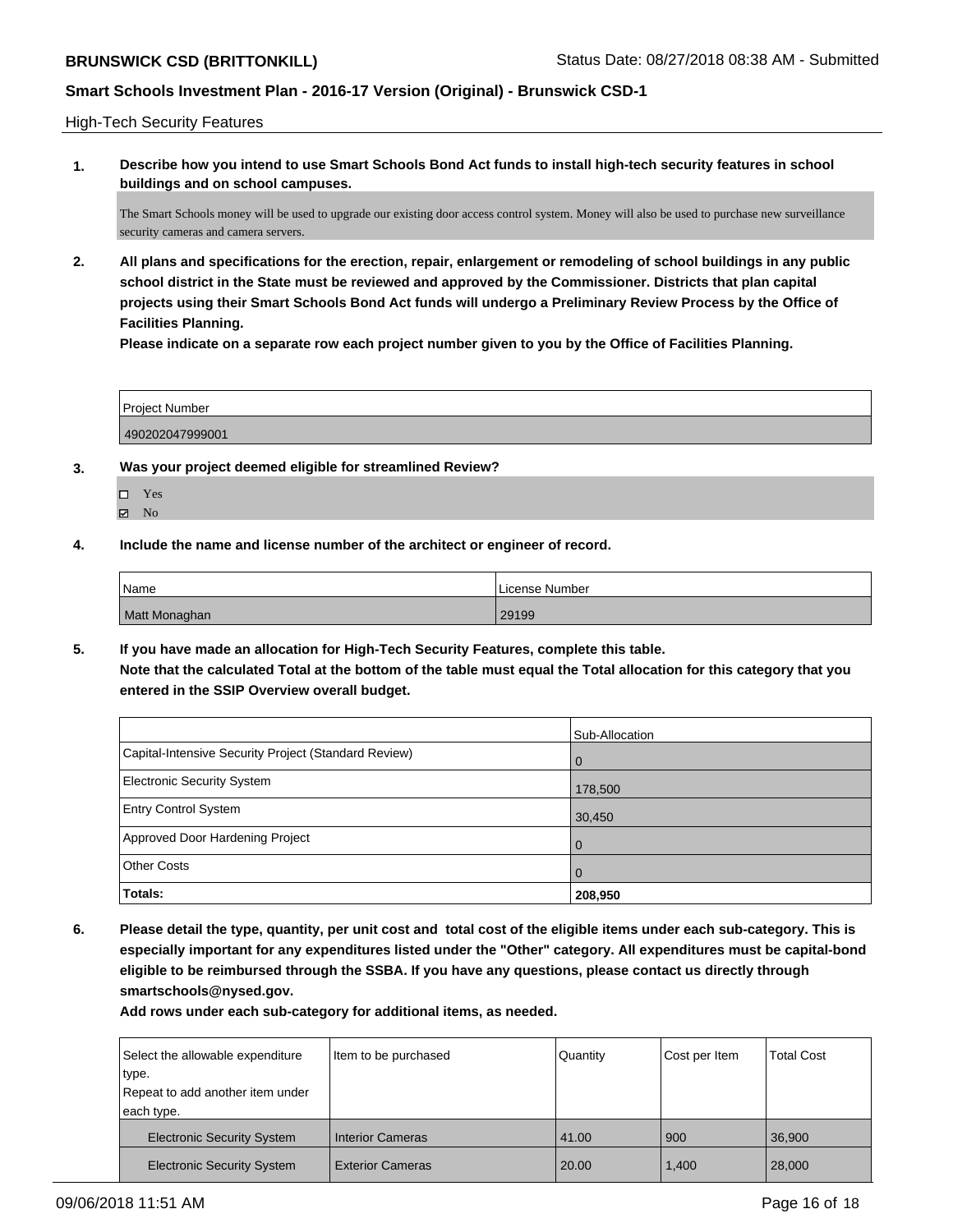# High-Tech Security Features

| Select the allowable expenditure<br>type.      | Item to be purchased           | Quantity | Cost per Item | <b>Total Cost</b> |
|------------------------------------------------|--------------------------------|----------|---------------|-------------------|
| Repeat to add another item under<br>each type. |                                |          |               |                   |
| <b>Electronic Security System</b>              | Interior Pan-Tilt-Zoom cameras | 5.00     | 2,000         | 10,000            |
| <b>Electronic Security System</b>              | Door Station Cameras           | 2.00     | 2,000         | 4.000             |
| <b>Electronic Security System</b>              | Network Video Recorder (HS)    | 1.00     | 28,600        | 28,600            |
| <b>Electronic Security System</b>              | Network Video recorder (Elem)  | 1.00     | 14,000        | 14,000            |
| <b>Electronic Security System</b>              | Cabling to support cameras     | 95.00    | 600           | 57,000            |
| <b>Entry Control System</b>                    | Network Server for Door Access | 1.00     | 4,850         | 4,850             |
| <b>Entry Control System</b>                    | New Doors                      | 16.00    | 1,000         | 16,000            |
| <b>Entry Control System</b>                    | Cabling to Support Doors       | 16.00    | 600           | 9,600             |